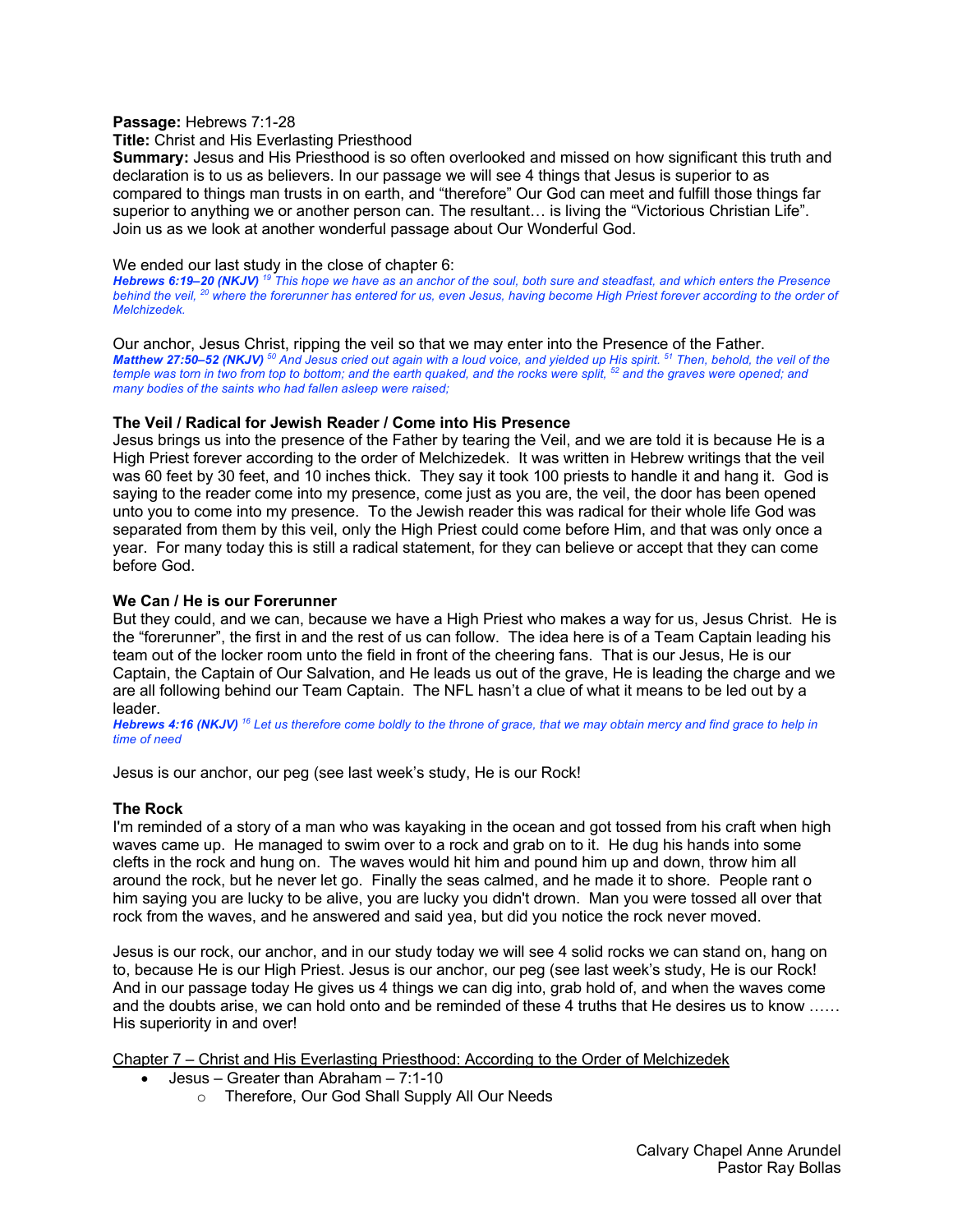- Jesus Greater than the Levitical Priesthood 7:11-17
	- o Therefore, Our God Shall Cover All Our Sins
- Jesus Greater than the Law 7:18-19
	- o Therefore, Our God Shall Lead Us into Victorious Christian Living
	- Jesus Greater than the Old Covenant 7:20-28
		- o Therefore, Our God Shall Fulfill the New Covenant in Our Lives Perfectly

### **Prayer**

The Word of God is Living and Powerful, and is ready, and will do a mighty work in our lives. *Hebrews 4:12 (NKJV) <sup>12</sup> For the word of God is living and powerful, and sharper than any two-edged sword, piercing even to the division of soul and spirit, and of joints and marrow, and is a discerner of the thoughts and intents of the heart.* 

# **In Every Study**

- Who Is God? (How Great is He?)
- What Does He Think of Me? (How Wonderful Are His Thoughts Towards Me?)
- What Does He Want Me to Do?
- What Can I Boldly Request of Him?
- What Do I Need to Be on Guard of When I Leave Here Today?

Boldly come to the throne of grace, ask God to reveal Himself in a mighty way to you, and to do I might work in you, and through you.

*Hebrews 4:16 (NKJV) <sup>16</sup> Let us therefore come boldly to the throne of grace, that we may obtain mercy and find grace to help in time of need*

# **Mentioned Twice OT / Expected to Know about Him**

Melchizedek, the mysterious man that met Abraham after a battle, the man only mentioned in two places in the Old Testament, but gets a whole chapter here in the Book of Hebrews. Although he is only mentioned two times in the Old Testament, the author of this book had expected these readers to know all about him, thus, so then should we, and we will in this study.

*Hebrews 5:10–11 (NKJV) <sup>10</sup> called by God as High Priest "according to the order of Melchizedek," 11 of whom we have much to say, and hard to explain, since you have become dull of hearing.* 

# **1.) Jesus – Greater than Abraham – 7:1-10**

Therefore, Our God Shall Supply All Our Needs

As we study the story of Melchizedek, the author will point out along the way that Jesus is superior to Abraham, another radical statement to the Jew. Abraham was the father of their faith, and we will see that Jesus is superior, because His priesthood is according to the order of Melchizedek.

# **(Hebrews 7:1 NKJV) For this Melchizedek, king of Salem, priest of the Most High God, who met Abraham returning from the slaughter of the kings and blessed him,**

**(Hebrews 7:2 NKJV) to whom also Abraham gave a tenth part of all, first being translated "king of righteousness," and then also king of Salem, meaning "king of peace,"**

**(Hebrews 7:3 NKJV) without father, without mother, without genealogy, having neither beginning of days nor end of life, but made like the Son of God, remains a priest continually.**

# **Great Covert Ops**

Abraham met Melchizedek on the way home from a battle. Israel has had a long line of battles and special operations. Maybe you recall the story of 1976, what many military strategists call the greatest commando raid ever, the greatest "special ops" ever in the history of man, carried out by the Israeli special Ops Forces in 1976.

#### The Entebbe Rescue Mission

On June 27, 1976, four terrorists forced an Air France Airbus to land in Uganda, in the heart of distant Africa. They quickly demanded that Israel release 53 convicted terrorists (PLO). The hijackers freed the French crew and non-Jewish passengers, while retaining 105 Jewish and Israeli hostages. A 48-hour deadline was set before executions would begin.

Faced with little choice, the Israeli government announced that it would enter into negotiations. This bought the precious time needed to consolidate a seemingly impossible military option. A new ultimatum was issued for 13:00 on Sunday, July 4.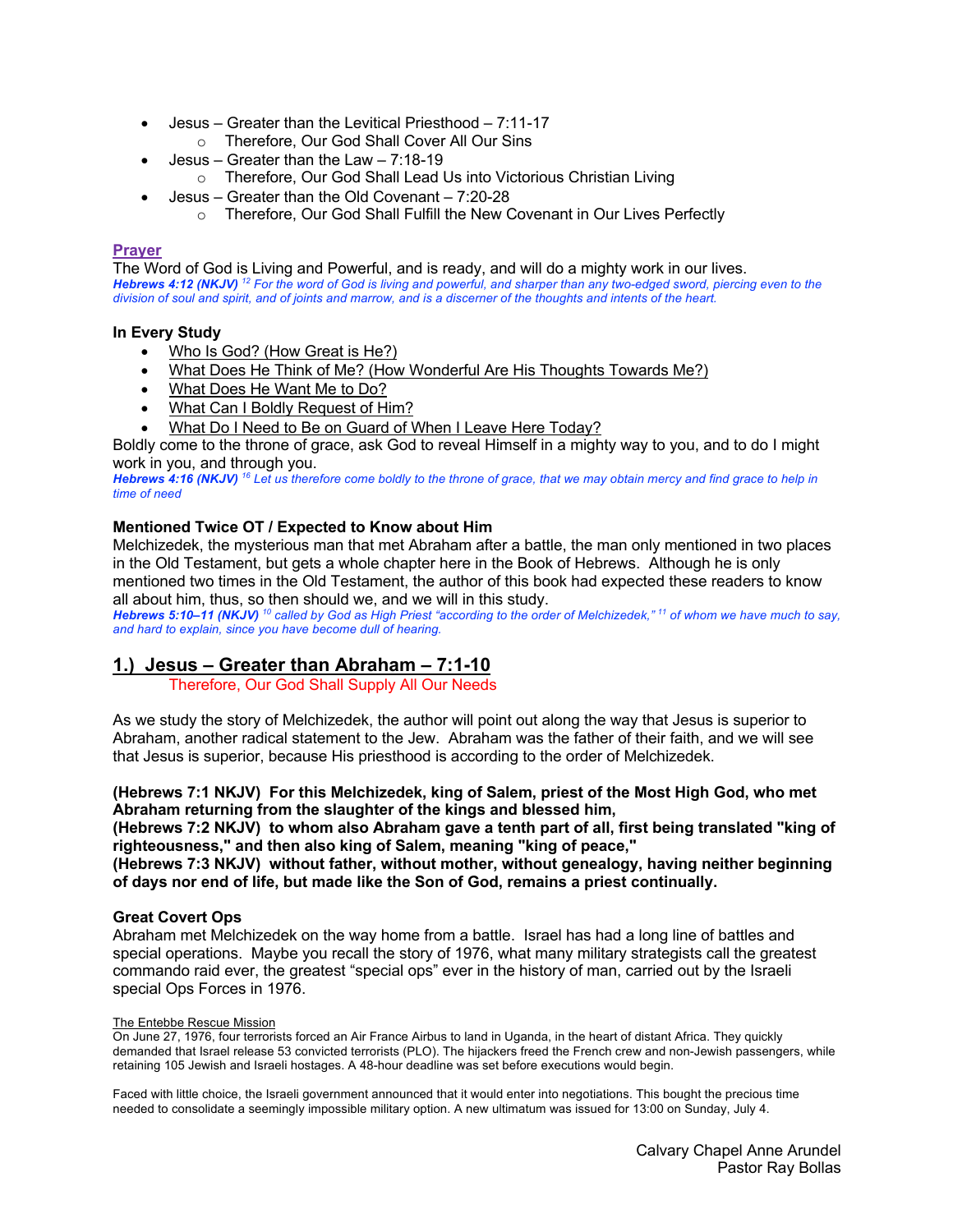The only airplane capable of a rescue operation was the C-130 Hercules. On July 1, the mission's overall commander, Brig. General Dan Shomron (later to become the IDF Chief-of-Staff), presented his plan to the IDF Commander and Israel's Defense Minister. The next day they all witnessed a full-scale dress rehearsal. The incredible was deemed possible.

Shomron's plan was based on several advantages that the Israelis had over the terrorists. The Entebbe airport at which the hostages were being held was built by an Israeli construction firm, which was able to provide Shomron with blueprints. Moreover, the released, non-Jewish hostages were able to describe the terrorists, their arms, and their positioning. As a result, the IDF decided to send in an overwhelmingly powerful force: over 200 of the best soldiers the army had to offer participated in the raid, all of them heavily armed.

Finally, the element of surprise was probably the biggest edge that Israel held. According to Shomron: "You had more than 100 people sitting in a small room, surrounded by terrorists with their fingers on the trigger. They could fire in a fraction of a second. we had to fly seven hours, land safely, drive to the terminal area where the hostages were being held, get inside, and eliminate all the terrorists before any of them could fire." The fact that no one expected the Israelis to take such risks was precisely the reason that they took them.

The aircraft took off at 13:20 on July 3 and headed south. Only then was the plan revealed to the Israeli Cabinet, which decided to let the operation continue. The lead Hercules carried the rescue force, led by Lt. Col. Yonatan Netanyahu. It also held two jeeps and the now famous black Mercedes, a perfect copy of dictator Idi Amin's personal car. Two additional Hercules carried reinforcements and troops assigned to carry out special missions, such as destroying the Migs parked nearby. A fourth Hercules was sent to evacuate the hostages.

The air package also included two Boeing 707's. One acted as a forward command post. The second, outfitted as an airborne hospital, landed in nearby Nairobi, Kenya. The Hercules was escorted by F4 Phantoms as far as possible-about one-third the distance.

Skirting thunderstorms over Lake Victoria, the Hercules transports neared the end of the 7-hour, 40-minute flight. A surprise awaited them: the runway lights were on! Despite this, they landed undetected at 23:01 (local time), only one minute past their planned arrival time.

The soldiers freed the hostages in a lightning attack, killing all eight terrorists in the process. Tragically, force commander Yoni Netanyahu was killed as he led the hostages toward the safety of the aircraft; additionally, two hostages were killed in the crossfire inside the airport. The other squads accomplished their missions in virtually the same time as during the "dry-run." By 23:59 the planes were on their way home. The operation, which was predicted to last one hour, in fact took only 58 minutes.

The mission struck a blow at international terrorism. "It resonated far and wide," Shomron later commented. "It showed that you could counter terrorism, and that it was worth cooperating to do so." As America celebrated its Bicentennial, the world was reminded that freedom is a value which must be fought for in every generation.

#### **Abraham Father of Covert Ops**

It was a great covet special operations, but it wasn't the greatest, there was one greater, and we read about it in Genesis chapter 14. Two kings overcame 5 kings in a fierce battle, and they carried away Abraham's nephew Lot in the midst of the battle. Lot was now a hostage. When Abraham heard he took 318 of his servants, divided them into two, and brought to the enemy two attack positions in the night, he rescued Lot and all the others and their goods. Abraham was the first Israeli to be a Special Ops Warrior, and execute a covert plan in what seems like an impossible situation.

Genesis 14:13–16 (NKJV)<sup>13</sup> Then one who had escaped came and told Abram the Hebrew, for he dwelt by the terebinth trees of Mamre the Amorite, brother of Eshcol and brother of Aner; and they *were* allies with Abram. 14 Now when Abram heard that his brother was taken captive, he armed his three hundred and eighteen trained *servants* who were born in his own house, and went in pursuit as far as Dan. <sup>15</sup> He divided his forces against them by night, and he and his servants attacked them and pursued them as far as Hobah, which *is* north of Damascus. 16 So he brought back all the goods, and also brought back his brother Lot and his goods, as well as the women and the people.

#### **Abraham meets Melchizedek**

So back in Genesis fourteen, we read that as Abraham was returning from the victory over the five kings, that had taken his nephew, Lot as a hostage, he had conquered over the five kings, chasing them all of the way to the gates of Damascus. He had defeated them and taken much spoil. And as he came back the king of Sodom met him to show his appreciation. But then in Genesis 4:18 he is met by the King of Salem, whose name we are told is "Melchizedek.

**Genesis 14:18–20 (NKJV)** <sup>18</sup> Then Melchizedek king of Salem brought out bread and wine; he *was* the priest of God Most High. 19 And he blessed him and said: "Blessed be Abram of God Most High, Possessor of heaven and earth; 20 And blessed be God Most High, Who has delivered your enemies into your hand." And he gave him a tithe of all.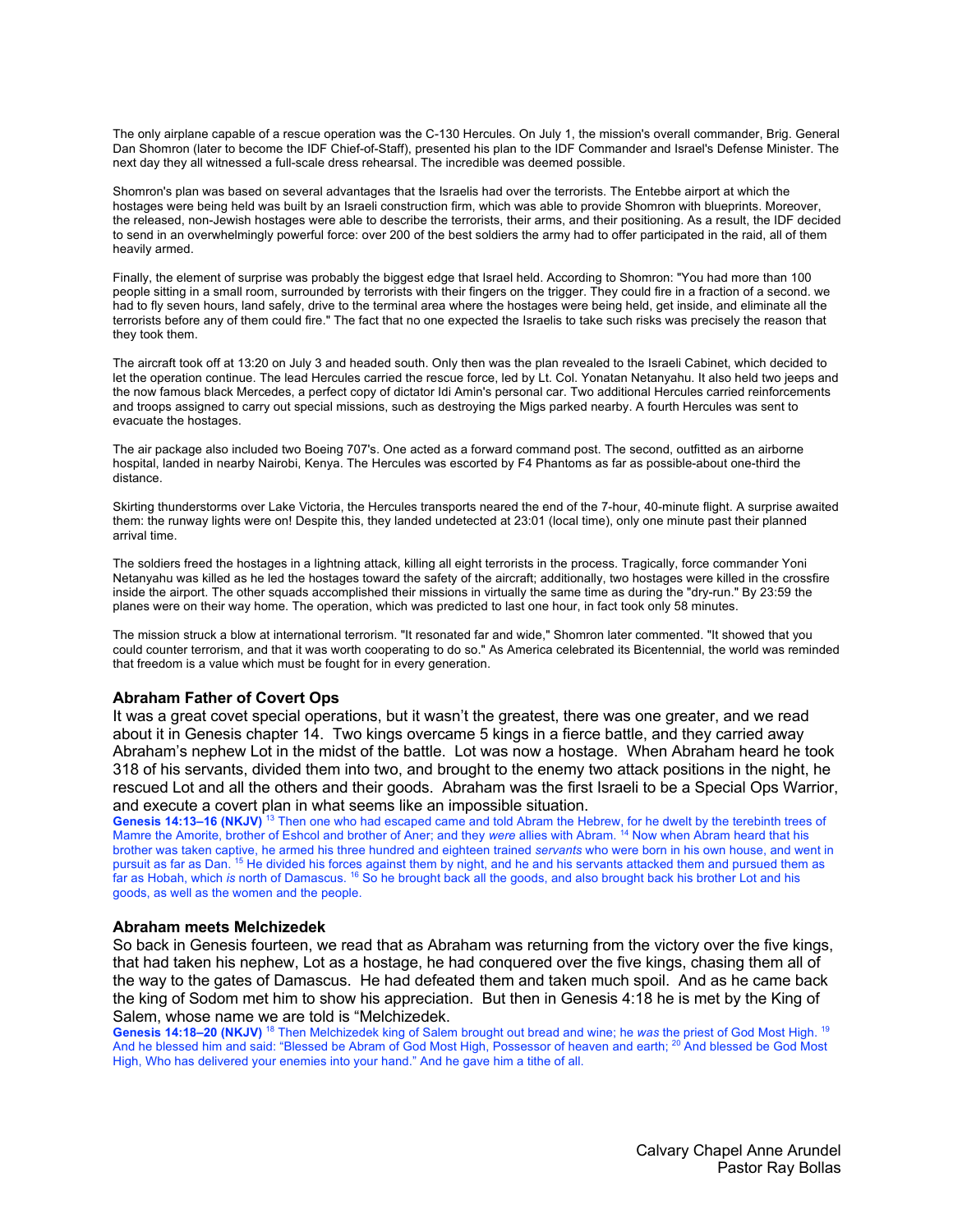# **Salem – Peace / Righteousness / Melech - King**

Breakdown:

- The word, Salem (this is another name for Jerusalem), means "peace", so He is the "king of peace".
- He was the priest of the Most High God. This is the first mention of a priest in the Bible, and it is used in reference to this mysterious man, Melchizedek.
- Melchizedek, means King of Righteousness.
	- *Melech* Hebrew for "king"
	- tsadîq, Hebrew for "righteousness"
	- thus the King of Righteosuness

# **No Genealogy**

But this mysterious Melchizedek has a unique genealogy. We follow the genealogy from Abraham on through to Joseph and to the twelve sons of Jacob, in the Book of Genesis. And over and over again we have the genealogies. It was very important in the Book of Genesis to list the genealogies, to list their births and of course we read, and he begat sons and daughters and he died. And he begat sons and daughters and he died. So it records the birth as well as the death of those important characters in the Book of Genesis.

But suddenly, here we have a man that comes on the scene. He is called the king of peace. His name means the king of righteousness. And Abraham received a blessing from him. And Abraham pays tithes to him. And yet no genealogy. We are not told who his parents were. We're not told when he was born. We're not told when he died. So from this, the writer of Hebrews draws out the fact that he is without the genealogy, without any background, he suddenly comes on the scene. He is without generation. He is without descent. That is, we hear nothing of the descendants of Melchizedek. Nothing is told of his birth or of His death.

# **Theophany / Bread & Wine**

Why I believe there is no genealogy is because this is one of the manifestations of God in the Old Testament. I believe that Melchizedek was Jesus Christ Himself. A theophany is what the Theologians call this. I find it ever so interesting in that Melchizedek shows up with what when He meets Abraham, "bread and wine", the elements of the Lord's Supper, the elements that represent Christ's broken body and poured out blood.

# **John 8 / Abraham saw my Day**

In the eighth of chapter of John, when Jesus is disputing with the Jews, Jesus said to them, your father Abraham rejoiced to see My day and he saw it and he was glad. Then the Jews said to Him, You are not fifty years old. And have You seen Abraham. And Jesus said unto them, verily, verily I say unto you, before Abraham was, I am!

*John 8:56–58 (NKJV) <sup>56</sup> Your father Abraham rejoiced to see My day, and he saw it and was glad." 57 Then the Jews said to Him, "You are not yet fifty years old, and have You seen Abraham?" 58 Jesus said to them, "Most assuredly, I say to you, before Abraham was, I AM."* 

**(Hebrews 7:4 NKJV) Now consider how great this man was, to whom even the patriarch Abraham gave a tenth of the spoils.**

**(Hebrews 7:5 NKJV) And indeed those who are of the sons of Levi, who receive the priesthood, have a commandment to receive tithes from the people according to the law, that is, from their brethren, though they have come from the loins of Abraham;**

*V5 – from the loins of Levi -* By the way, the scripture is confirming here the DNA (linage) that is passed on in "every" life. And, the determination whether male or female. Church, we have been praying week after week for the sanctity of life, and praise the Lord many victories have been won, but still a long-long way to go. Don't let up now. God is calling Special-Ops, to come rescue and save the babies in the womb. God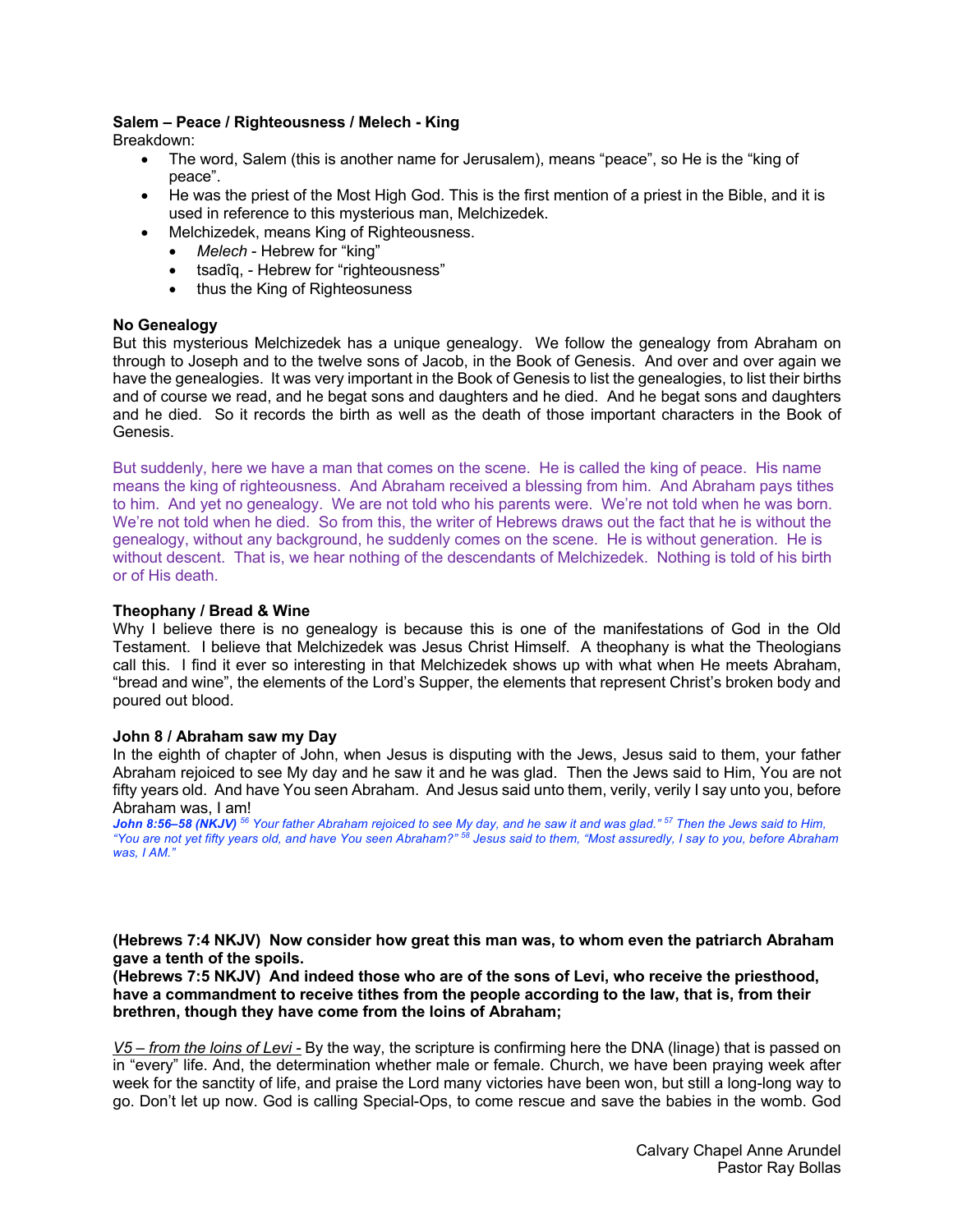gives a special calling, and honor, for those who stand up for the widows and orphans, and truly these children are being orphaned.

- In humans, each cell normally contains 23 pairs of chromosomes, for a total of 46. Twenty-two of these pairs, called autosomes, look the same in both males and females. The 23rd pair, the sex chromosomes, differ between males and females. Females have two copies of the X chromosome, while males have one X and one Y chromosome.
- **James 1:27 (NKJV)** <sup>27</sup> Pure and undefiled religion before God and the Father is this: to visit orphans and widows in their trouble, *and* to keep oneself unspotted from the world.
- **Psalm 68:5 (NKJV)** <sup>5</sup> A father of the fatherless, a defender of widows, *Is* God in His holy habitation.

### **(Hebrews 7:6 NKJV) but he whose genealogy is not derived from them received tithes from Abraham and blessed him who had the promises.**

**(Hebrews 7:7 NKJV) Now beyond all contradiction the lesser is blessed by the better. (Hebrews 7:8 NKJV) Here mortal men receive tithes, but there he receives them, of whom it is witnessed that he lives.**

**(Hebrews 7:9 NKJV) Even Levi, who receives tithes, paid tithes through Abraham, so to speak, (Hebrews 7:10 NKJV) for he was still in the loins of his father when Melchizedek met him.**

Melchizedek was greater than Abraham because Abraham paid tithes to Him:

#### **The Lesser is Blessed by the Greater**

The sons of Levi, who took the office of the priesthood, are commanded to receive the tithes from the people. And the sons of Levi came out of the loins of Abraham. But this man who was not a descendant of Abraham, received tithes from Abraham. We then are told that he blessed Abraham. The writer points out that the lesser is always blessed by the greater. So the inference is that this Melchizedek was even greater than their father Abraham because he blessed Abraham and the lesser is blessed by the greater.

### **Levi Tithed Melchizedek – Because in the Lion of Abraham**

And then it is pointed out that the priests who come from the tribe of Levi, die. They receive the tithes of the people, but yet death is the destiny for each of them. But Melchizedek who received the tithes from Abraham, it is recorded of him, that he lived for God said, in Psalm 110, thou art a priest forever after the order of Melchizedek. He points out that Levi, the tribe of Levi, the Levitical priesthood, actually paid tithes to Melchizedek, in that the Levi genes were in Abraham in the time that he paid the tithes. The Levitical priesthood came through the line of Levi, who came from Jacob, who came from Isaac, who came from Abraham.

*Psalm 110:4 (NKJV) <sup>4</sup> The LORD has sworn And will not relent, "You are a priest forever According to the order of Melchizedek."* 

#### **Tithe 500 years Before the Law / Jesus Confirms Tithing**

Abraham tithed to God way before the Law came, some 500 years before the Law. So some people will say that tithing is not applicable to the Christian because tithing was established with the Law, but that is not true, Abraham tithed 500 years before the Law. Well where is tithing in the New Testament, people say you won't find it in the New Testament, therefore it is not applicable, they are wrong again:

*(Matthew 23:23 NKJV) "Woe to you, scribes and Pharisees, hypocrites! For you pay tithe of mint and anise and cummin, and have neglected the weightier matters of the law: justice and mercy and faith. These you ought to have done, without leaving the others undone.*

Jesus confirms they should be tithing.

#### **Paul Hits the Mark**

And Paul brings the whole issue together by simply saying, its all about the heart:

**2 Corinthians 9:5–7 (NKJV)** <sup>5</sup> Therefore I thought it necessary to exhort the brethren to go to you ahead of time, and prepare your generous gift beforehand, which *you had* previously promised, that it may be ready as *a matter of* generosity and not as a grudging obligation. 6 But this *I say:* He who sows sparingly will also reap sparingly, and he who sows bountifully will also reap bountifully. 7 *So let* each one *give* as he purposes in his heart, not grudgingly or of necessity; for God loves a cheerful giver.

#### **The Tithe Honored Who Brought the Victory**

What God is confirming here "as being greater than Abraham" is that He brings the victories in our lives, and Abraham is confirming that by tithing to Melchizedek. Abraham is saying, this victory was brought by you, and so I give honor due unto You. It is a little seen subtlety, until we piece all the pieces together.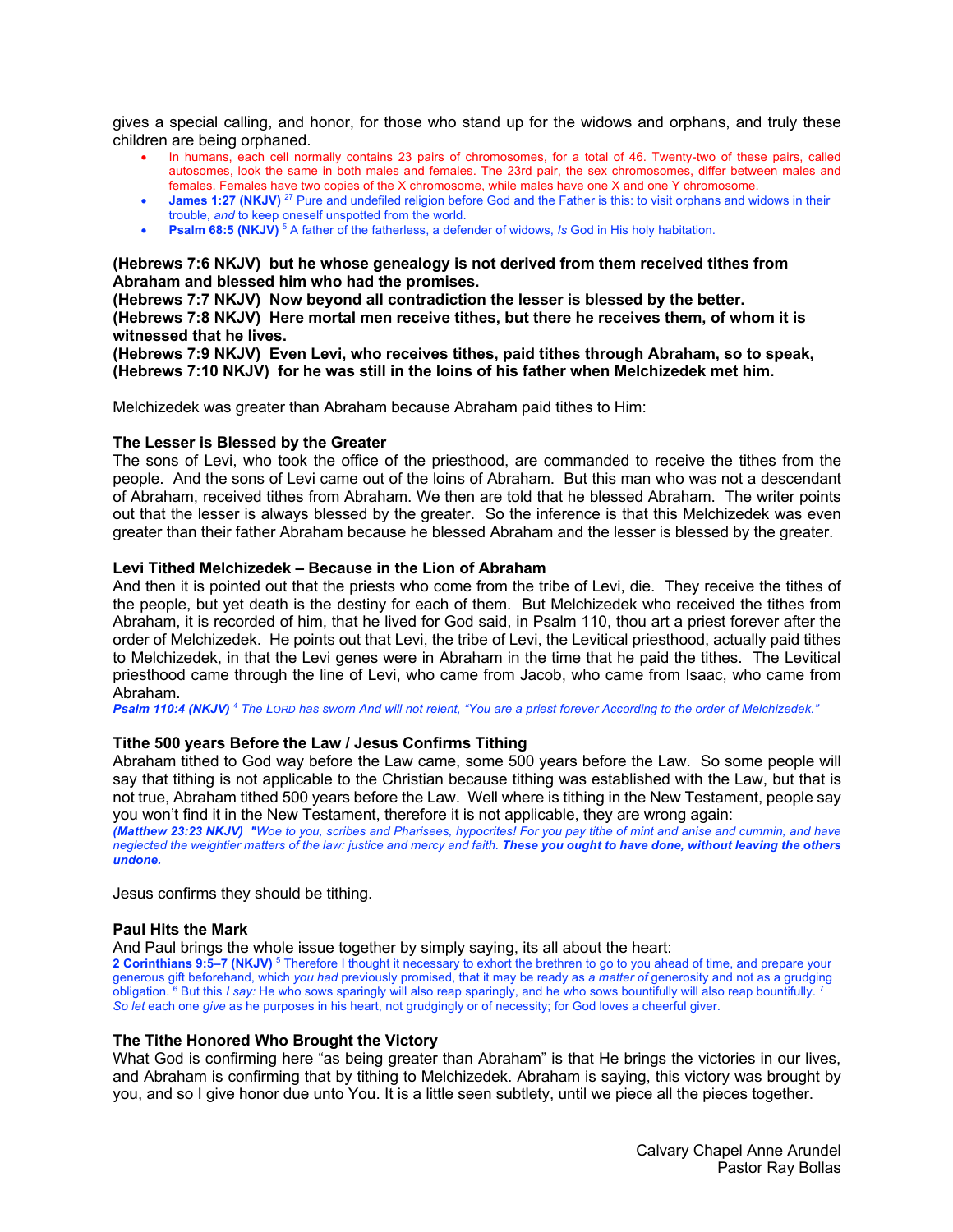# **Fear Not – I Have You Covered**

Then chapter 15 of Genesis, God says Abraham, Fear Not: **Genesis 15:1 (NKJV)** <sup>1</sup> After these things the word of the LORD came to Abram in a vision, saying, "Do not be afraid, Abram. I *am* your shield, your exceedingly great reward."

God spoke these words, "fear not", because obviously Abraham was in fear. He feared no doubt that maybe the 2-kings, (or 5-kings) would mount a counter-strike against him. But God is saying, I have you covered Abraham.

#### **God Shall Supply All Our Needs & Every Battle Belongs to the Lord**

What does all this mean, that Jesus is Superior to Abraham, because Abraham paid tithes to Him.

Melchizedek, Jesus Himself is confirming all victories are through God and all your future victories will be through God. Everything that we have comes from above. Everything that we have has been supplied by Him. Our God supplies all of our needs in Christ Jesus. And this is what the picture is being painted here. Abraham, your victory has come through me and hence why Abraham will recognize that and tithe Melchizedek who is Jesus in the flesh called Melchizedek. That he, Abraham will recognize that the battle belonged to the Lord and the victory was because of him.

*Philippians 4:19 (NKJV) <sup>19</sup> And my God shall supply all your need according to His riches in glory by Christ Jesus.* 

Jesus says, "Fear not, Abraham. I delivered you this victory today, and I will deliver you the victories tomorrow. And that's why you can rest in me." You can anchor in me, I am your rock.

# **2.) Jesus – Greater than the Levitical Priesthood – 7:11-17**

Therefore, Our God Shall Cover All Our Sins

**(Hebrews 7:11 NKJV) Therefore, if perfection were through the Levitical priesthood (for under it the people received the law), what further need was there that another priest should rise according to the order of Melchizedek, and not be called according to the order of Aaron?**

#### **A Need for a New Priesthood**

So he draws the conclusion then, that if the Levitical priesthood had been complete (perfection), there would not have been a necessity for another priesthood to arise, which was after the order of Melchizedek. Why not a priest after the order of Aaron? So as we go through this, we see these are the points that are being made as he is making inferences from things that are not said.

The sacrifices made by the priests through the Levitical priesthood could only cover sin, they could never take sin away – they could only cover until you sinned again, and thus needed to go and sacrifice again to cover again.

**(Hebrews 7:12 NKJV) For the priesthood being changed, of necessity there is also a change of the law.**

**(Hebrews 7:13 NKJV) For He of whom these things are spoken belongs to another tribe, from which no man has officiated at the altar.**

**(Hebrews 7:14 NKJV) For it is evident that our Lord arose from Judah, of which tribe Moses spoke nothing concerning priesthood.**

**(Hebrews 7:15 NKJV) And it is yet far more evident if, in the likeness of Melchizedek, there arises another priest**

Psalm 110 says a new priest would arise after Melchizedek. The Father was speaking of the Son, Jesus Christ, and the writer quotes Psalm 110 here in verse 17:

# **(Hebrews 7:16 NKJV) who has come, not according to the law of a fleshly commandment, but according to the power of an endless life.**

**(Hebrews 7:17 NKJV) For He testifies:**

*"You are a priest forever*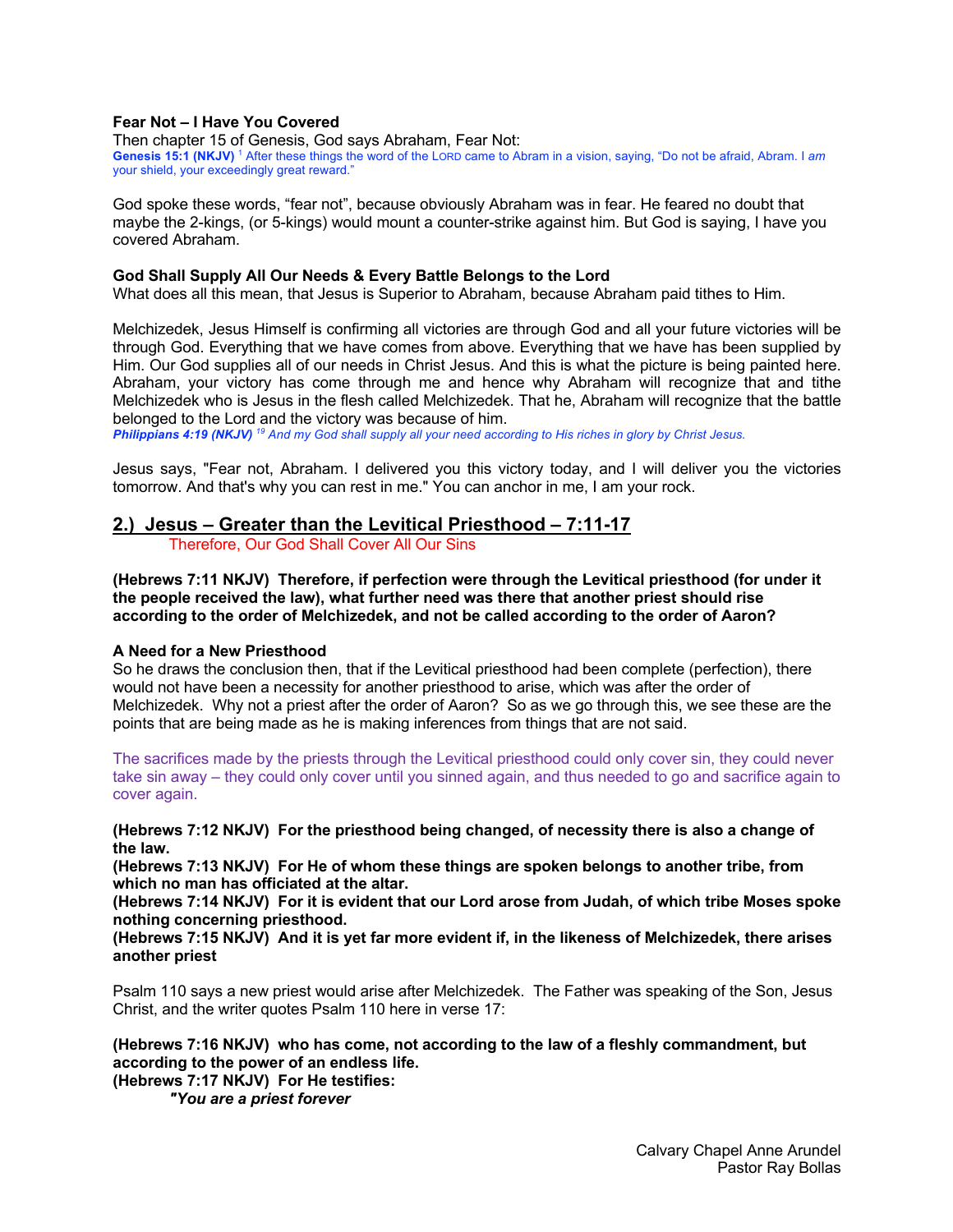# *According to the order of Melchizedek."*

Now if the priesthood of the tribe of Levi were perfect, it wouldn't be necessary that God create His Son a priest from a different order, because He was from the Judah.

#### **Both Priest and King (Through Melchizedek & David)**

It is interesting that Melchizedek was both priest and King. Our Jesus is both King and Priest, and the Scriptures clearly shows that He has claim to both.

- First He is High Priest because He is from the order of Melchizedek which is greater than the Levitical priesthood.
- And He can be King, because He was born through the Lineage of David.

Jeremiah prophecies about Jesus coming through the line of David, and notice what else, He will be called "THE LORD OUR RIGHTEOUSNESS", Melchizedek means "King of Righteousness".

*Jeremiah 23:5–6 (NKJV) <sup>5</sup> "Behold, the days are coming," says the LORD, "That I will raise to David a Branch of righteousness; A King shall reign and prosper, And execute judgment and righteousness in the earth. 6 In His days Judah will be saved, And Israel will dwell safely; Now this is His name by which He will be called: THE LORD OUR RIGHTEOUSNESS* 

#### The angel confirms it to Mary, and we read the genealogy in Matthew 1 that Jesus came through the line of David, how marvelous how the Scriptures weave together:

*Luke 1:30–33 (NKJV) <sup>30</sup> Then the angel said to her, "Do not be afraid, Mary, for you have found favor with God. 31 And behold, you will conceive in your womb and bring forth a Son, and shall call His name JESUS. 32 He will be great, and will be called the Son of the Highest; and the Lord God will give Him the throne of His father David. 33 And He will reign over the house of Jacob forever, and of His kingdom there will be no end."* 

*Matthew 1:1–6 (NKJV) <sup>1</sup> The book of the genealogy of Jesus Christ, the Son of David, the Son of Abraham: 2 Abraham begot Isaac, Isaac begot Jacob, and Jacob begot Judah and his brothers. 3 Judah begot Perez and Zerah by Tamar, Perez begot Hezron, and Hezron begot Ram. 4 Ram begot Amminadab, Amminadab begot Nahshon, and Nahshon begot Salmon. 5 Salmon begot Boaz by Rahab, Boaz begot Obed by Ruth, Obed begot Jesse, 6 and Jesse begot David the king. David the king begot Solomon by her who had been the wife of Uriah.* 

### **Jesus' Priesthood: Peace & Righteousness**

So through Melchizedek, we see the high priesthood of Jesus Christ has a very clear role and purpose,

• righteousness and peace.

And it's a solid rock. It's an anchor and it's a peg that we can hold onto that. Through His righteousness, we may have peace (King of Salem, King of Righteousness). My righteousness is secured through my relationship with Him of His righteousness that he Hobes me in. Righteousness means right standing. And that's where we can be secure that we have right standing with Him.

*2 Corinthians 5:21 (NKJV) <sup>21</sup> For He made Him who knew no sin to be sin for us, that we might become the righteousness of God in Him.* 

But let it be known, there is no peace apart from righteousness. We must be robed appropriately to come into His presence, and that dress attire is the "robe of righteousness".

*Romans 5:1–2 (NKJV) <sup>1</sup> Therefore, having been justified by faith, we have peace with God through our Lord Jesus Christ, 2 through whom also we have access by faith into this grace in which we stand, and rejoice in hope of the glory of God.* 

*Romans 5:10–11 (NKJV) <sup>10</sup> For if when we were enemies we were reconciled to God through the death of His Son, much more, having been reconciled, we shall be saved by His life. 11 And not only that, but we also rejoice in God through our Lord Jesus Christ, through whom we have now received the reconciliation.* 

*Isaiah 61:10 (NKJV) <sup>10</sup> I will greatly rejoice in the LORD, My soul shall be joyful in my God; For He has clothed me with the garments of salvation, He has covered me with the robe of righteousness, As a bridegroom decks himself with ornaments, And as a bride adorns herself with her jewels.* 

# **Confession Still Required**

We always quote Hebrews 4:16, "Boldly come to the throne of grace to find help in time of need." And we make the point that we'll find mercy and grace, that there won't be judgment, but let not that be confused with prior verses there in verse 12, that all things are naked before him. There's still a place that we need to be dressed appropriate to come to the throne of grace. And that is to be robed in righteousness. For he who knew no sin became sin for us, that he might become the righteousness of God. And there's a place that we need to continually come back to. 1 John, 1:9, that, "If we confess our sins, he's faithful and just to forgive us of our sins and cleanse us from all in righteousness." We need to be robed in righteousness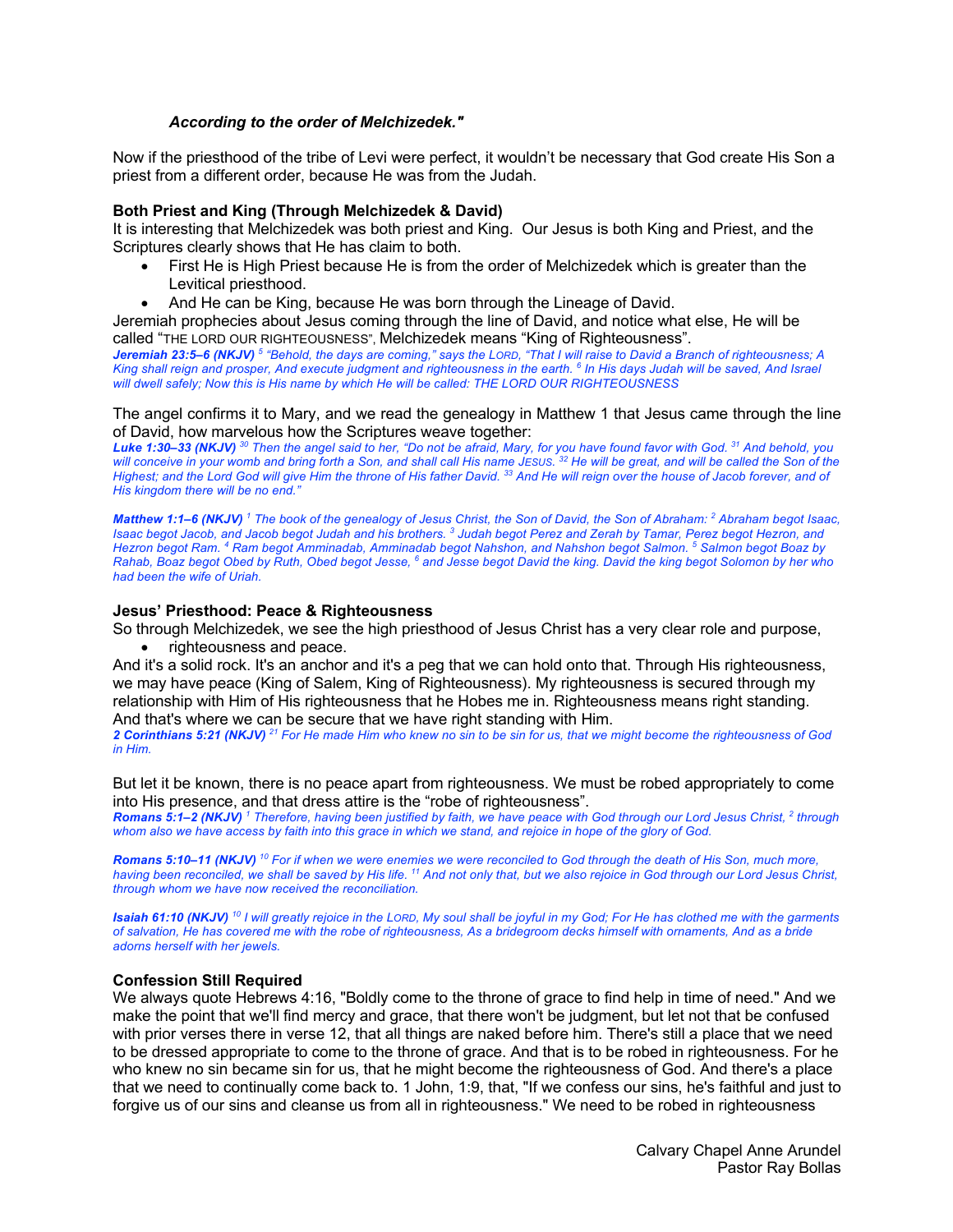and there's a place positionally as sons and daughters that that was sealed on the cross. But there's the place that we come relationally, that we have to come and confess our sin and our offense before him, because it's still an offense before him. And therefore, it must be covered with confession.

*Hebrews 4:14–16 (NKJV) <sup>14</sup> Seeing then that we have a great High Priest who has passed through the heavens, Jesus the Son of*  God, let us hold fast our confession. <sup>15</sup> For we do not have a High Priest who cannot sympathize with our weaknesses, but was in all *points tempted as we are, yet without sin. 16 Let us therefore come boldly to the throne of grace, that we may obtain mercy and find grace to help in time of need.* 

*Hebrews 4:11–13 (NKJV) <sup>11</sup> Let us therefore be diligent to enter that rest, lest anyone fall according to the same example of disobedience. 12 For the word of God is living and powerful, and sharper than any two-edged sword, piercing even to the division of soul and spirit, and of joints and marrow, and is a discerner of the thoughts and intents of the heart. 13 And there is no creature hidden from His sight, but all things are naked and open to the eyes of Him to whom we must give account.* 

*1 John 1:9 (NKJV) <sup>9</sup> If we confess our sins, He is faithful and just to forgive us our sins and to cleanse us from all unrighteousness.* 

That confession must be coupled with repentance. Repentance means (to change direction, to change your mind), and that is specifically to change one's mind about sinning before the Holy God, and changing direction away from it.

Which leads us to the next point.

# **3.) Jesus – Greater than the Law – 7:18-19**

Therefore, Our God Shall Lead Us into Victorious Christian Living

We will study this area more in depth in chapters 8,9 and 10, but here are a few key points:

# **(Hebrews 7:18 NKJV) For on the one hand there is an annulling of the former commandment because of its weakness and unprofitableness,**

**(Hebrews 7:19 NKJV) for the law made nothing perfect; on the other hand, there is the bringing in of a better hope, through which we draw near to God.**

# **The Law is Good**

The Law is good, first for revealing the need for a Savior as it reveals our guilt before The Holy God, and secondly it is good as it shows us good and a godly way to live. Live out the Law of God, and you will be living a prescribed by God, and find life and that more abundant.

*John 10:10 (NKJV) <sup>10</sup> The thief does not come except to steal, and to kill, and to destroy. I have come that they may have life, and that they may have it more abundantly.* 

The Law says you shall not steal, and let me give you a word-play, don't rob yourself by disregarding the Law of God, for it is good for godly living.

# **Law Only Revealed Sin – Couldn't make you Righteous**

The law could not make a person righteous. Keeping the law would not make a person righteous. The law could only reveal to you your sin and condemn you because of your sin. There was no provision within the law for you to be righteous or for you to even keep the law. It was just there to show you were guilty before God.

# **A Covering**

And that it was necessary that you then offer a sacrifice for your sins to bring to God a sin offering. The law itself could make nothing perfect. The sacrifices could not take away your sin. The sacrifices could only cover your sin. The word, atonement, in the Old Testament comes from the Hebrew word, *kophar*, which means a covering. But they could not put away your sins as we will read a little further in Hebrews, it was impossible that the blood of bulls and goats could put away sin.

# **Priest Had to Approach for You**

Under the law the person was still distant from God. The priest would approach God for you. The law could not bring you near to God. So the weaknesses of the law, in that it could not make you righteous. It could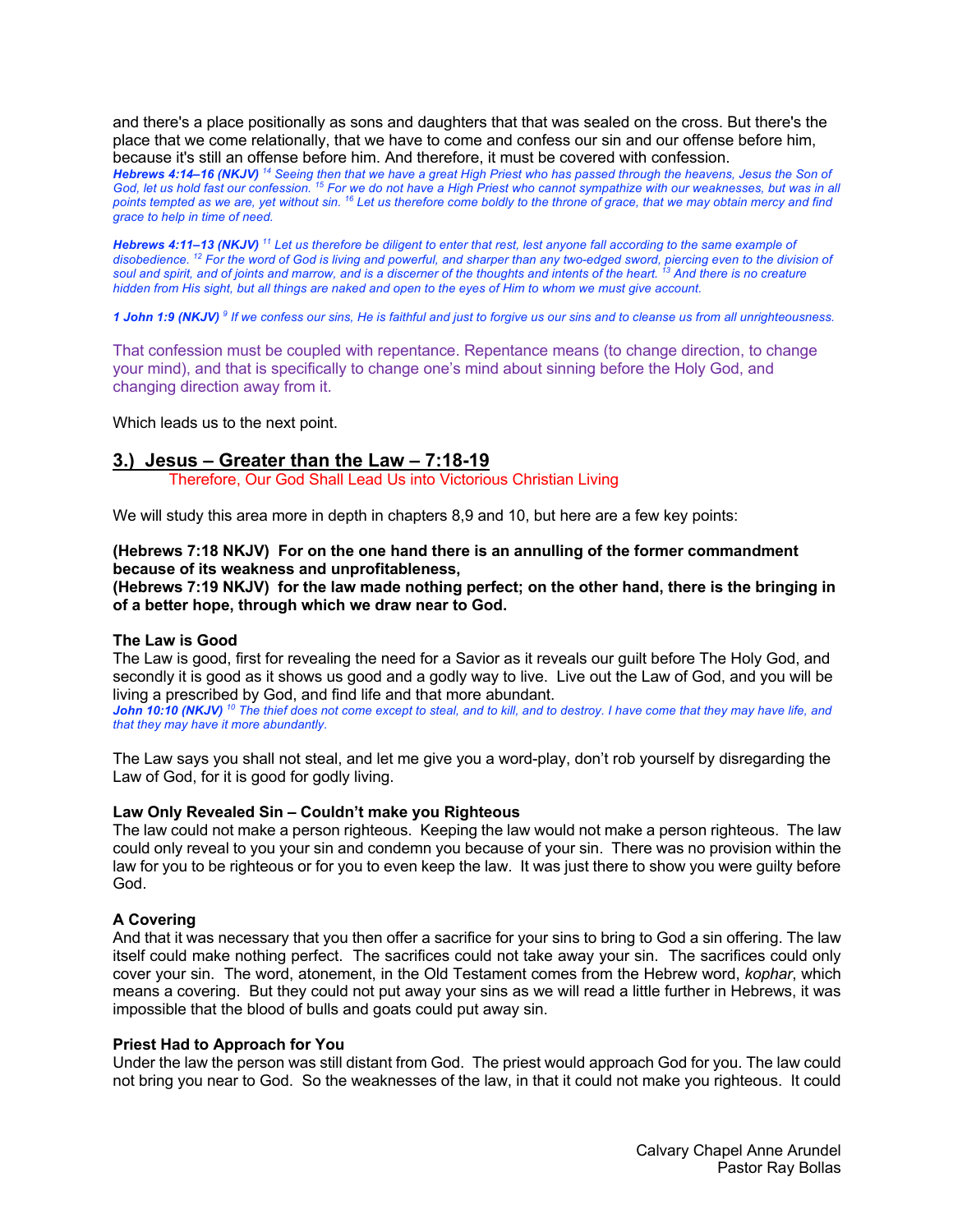not give you the power to keep the law. Nor could it put away your sins nor could it draw you near to God. So the law was weak and disannulled because it was unprofitable.

### **Jesus is the Better Covenant**

But the Lord has made a better covenant with us through Jesus Christ. And so it's not after the old commandment but after the power of the eternal life in Jesus. For He testified Thou are a priest forever after the order of Melchizedek.

For the law made nothing perfect, bringing in of a better hope did. Now this idea of Jesus, being better. The New Covenant in Jesus, being better. A better covenant, a better hope. As you go through the Book of Hebrews, you find this brought throughout the whole Book. There is pointing to Jesus as the better way.

Jesus our anchor, our full assurance.

### **Biology Test**

It reminds me of the Biology final. It was a tough class, and the final exam promised to be very difficult. The professor decided to give the students a break. He told the class they could bring to the exam as much information as would fit on a piece of notebook paper. Most students wrote in tiny print cramming as much as possible on an 8.5 by 11 inch sheet of paper. Except for one student. He came to class, laid a sheet of notebook paper on the floor, and had his friend - a graduate student in biology - stand on the paper. His expert friend told him all he needed to know.

And he was the only student in the Biology class that day to get an "A." Proving conclusively, it's not as much what you know as it is who you know that counts.

And this is very true in religion! No one can enter the presence of a perfect, holy God on his or her own. You can only go as far as your priest is able to take you.

People talk about wanting power in their lives to do great and mighty things, such as preaching to the multitudes, healings, raising the dead, handling snakes and the likes. These things that would be so powerful, so we say, but many Christians live in an impotent life because sin continually robs them. Without repentance, there is no forgiveness of sin.

People want power, but sin makes us impotent. There is the joy that there is a way, even if it's just one way. We praise God that there is a way that our sin can be forgiven and that our sin can be overcome, that I don't have to be a slave and live under its oppression for a life. And that I have someone who can do something about it, that I can run to and say save now. Save me from this sin. Not just from punishment, but save me from sin and the power of it because God's law is good and God's law brings power into our lives.

#### **His Works**

Psalm 145, verse 10, "All your works will praise you and saints shall bless you." We read Psalm 138, verse eight that says, "Your works and the perfection of them, and will praise you for your works. And God's works were two nails in his hands, and now God's work, I am his works and I praise him for that." Psalm 145, verse 11, "My life redeemed speaks of his glory and talk of your power that you could and would do a mighty work in me."

Psalm 145:10-11 (NKJV)<sup>10</sup> All Your works shall praise You, O LORD, And Your saints shall bless You. <sup>11</sup> They shall speak of the glory of Your kingdom, And talk of Your power,

**Psalm 138:8 (NKJV)** <sup>8</sup> The LORD will perfect *that which* concerns me; Your mercy, O LORD, *endures* forever; Do not forsake the works of Your hands.

# **4.) Jesus – Greater than the Old Covenant – 7:20-28**

o Therefore, Our God Shall Fulfill the New Covenant in Our Lives Perfectly

Summation up front of this point is that the Old Covenant we have been looking at in this chapter is based on "man" and his ability to perfrom "perfectly to God's standard; but the New Covenant is based on God's ability to perform and accomplish the perfection – and He does!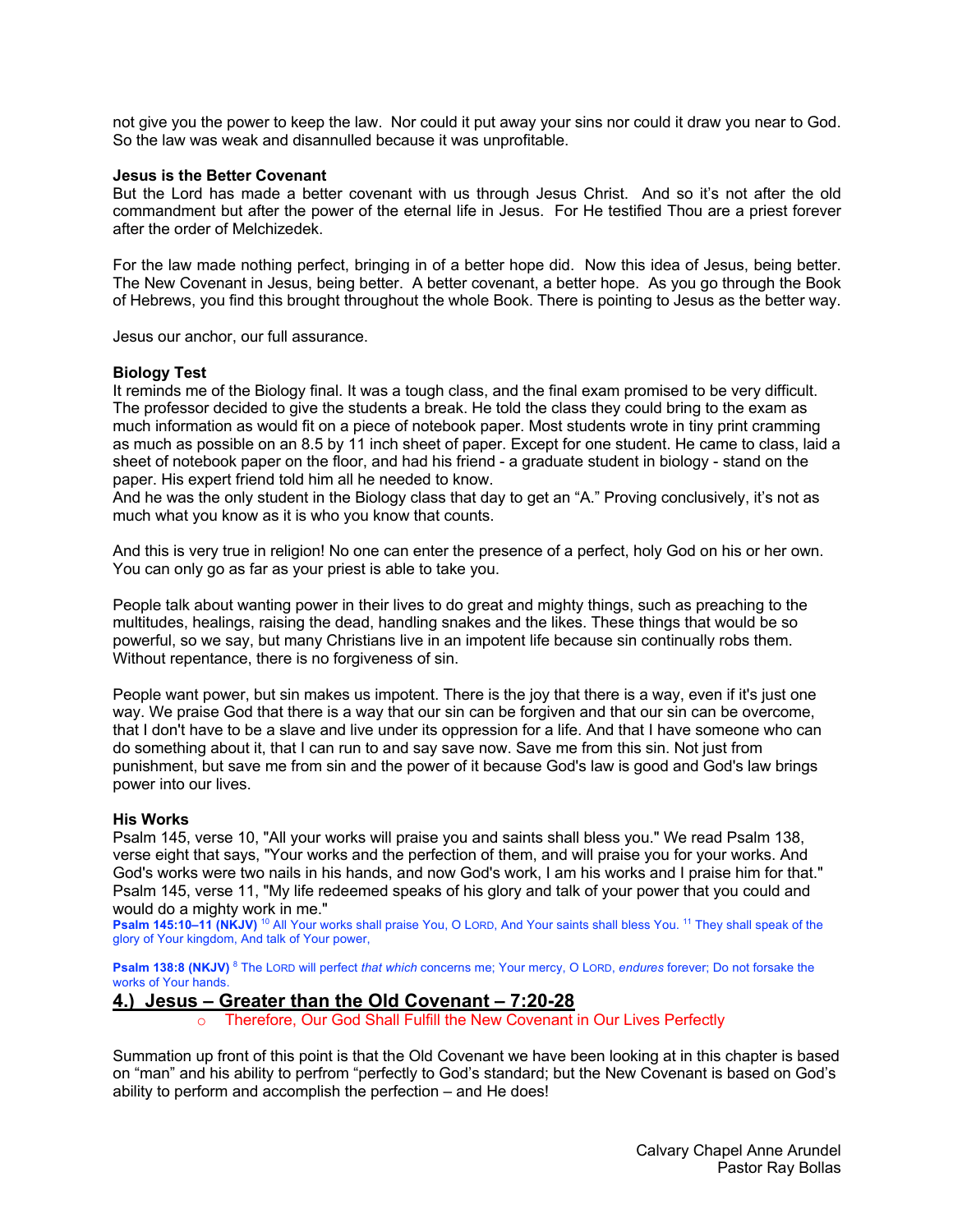Thus the way to live the abundant and victorious Christian life. Do you want to have that today, you can through Jesus Christ and not your works and efforts.

*John 10:10 (NKJV) <sup>10</sup> The thief does not come except to steal, and to kill, and to destroy. I have come that they may have life, and that they may have it more abundantly.* 

We will study this area more in depth in chapters 8,9 and 10 also.

# **(Hebrews 7:20 NKJV) And inasmuch as He was not made priest without an oath (Hebrews 7:21 NKJV) (for they have become priests without an oath, but He with an oath by Him who said to Him:**

*"The LORD has sworn And will not relent, 'You are a priest forever According to the order of Melchizedek'"),*

Quoted from Psalm 110.

### **Inherited Priesthood / Some Bad – Some Good**

The priests of the Old Testament were made priests just because of their being of the tribe of Levi. There was no oath taken by God, that they should be priests. They were just priests because they came in the genealogical order. Some of the priests were very bad. Some of the high priests were wicked men.

At the time that Jesus came into the world, the high priesthood was really corrupt. They were of the sects of the Sadducces. They were humanists. They were materialists. They were corrupt. And yet it was only because they were descendants of Levi and of Aaron, that they had the position of the High Priest, but not really declared by God to their office, but they received it just as the result of birth from the tribe of Levi.

Psalm 110 is a swearing in ceremony of the Father swearing in the Son into he High Priesthood forever. The Levitical priest became priest by inheritance, but Psalm 110, God is swearing His Son into the priesthood for life.

Verse 21, "We hold firm to this because God has sworn an oath and a promise to us that he can't lie and that he shall keep. Our God will never leave us nor forsake us. Our God will supply all of our needs in Christ Jesus. He'll cover our sin. He is our Victor. The battle belongs to the Lord. He gives us the power to overcome and be victorious in the Christian life. This is the power that comes through him. Praise the Lord."

# **(Hebrews 7:22 NKJV) by so much more Jesus has become a surety of a better covenant. (Hebrews 7:23 NKJV) Also there were many priests, because they were prevented by death from continuing.**

**(Hebrews 7:24 NKJV) But He, because He continues forever, has an unchangeable priesthood.**

#### **All This – Compare Old Covenant to New Covenant**

All the pictures here are comparison of the old covenant to the new covenant, and that Jesus is greater than the old covenant.

# **The Old Priest Would Die – But not Jesus**

The priest they looked up to would eventually die, therefore the priesthood would constantly change. Jesus' priesthood was eternal, would never change, we could always be sure of it, therefore it was better.

#### **Unchangeable – Non-Transferable**

Jesus priesthood never ends for He never dies. The word "unchangeable means, non-transferable: **1 Timothy 2:5 (NKJV)** <sup>5</sup> For *there is* one God and one Mediator between God and men, *the* Man Christ Jesus,

No man in a collar, or booth can take the role of the High Priest. The Old System had many priests, but in the new system there is only one priest.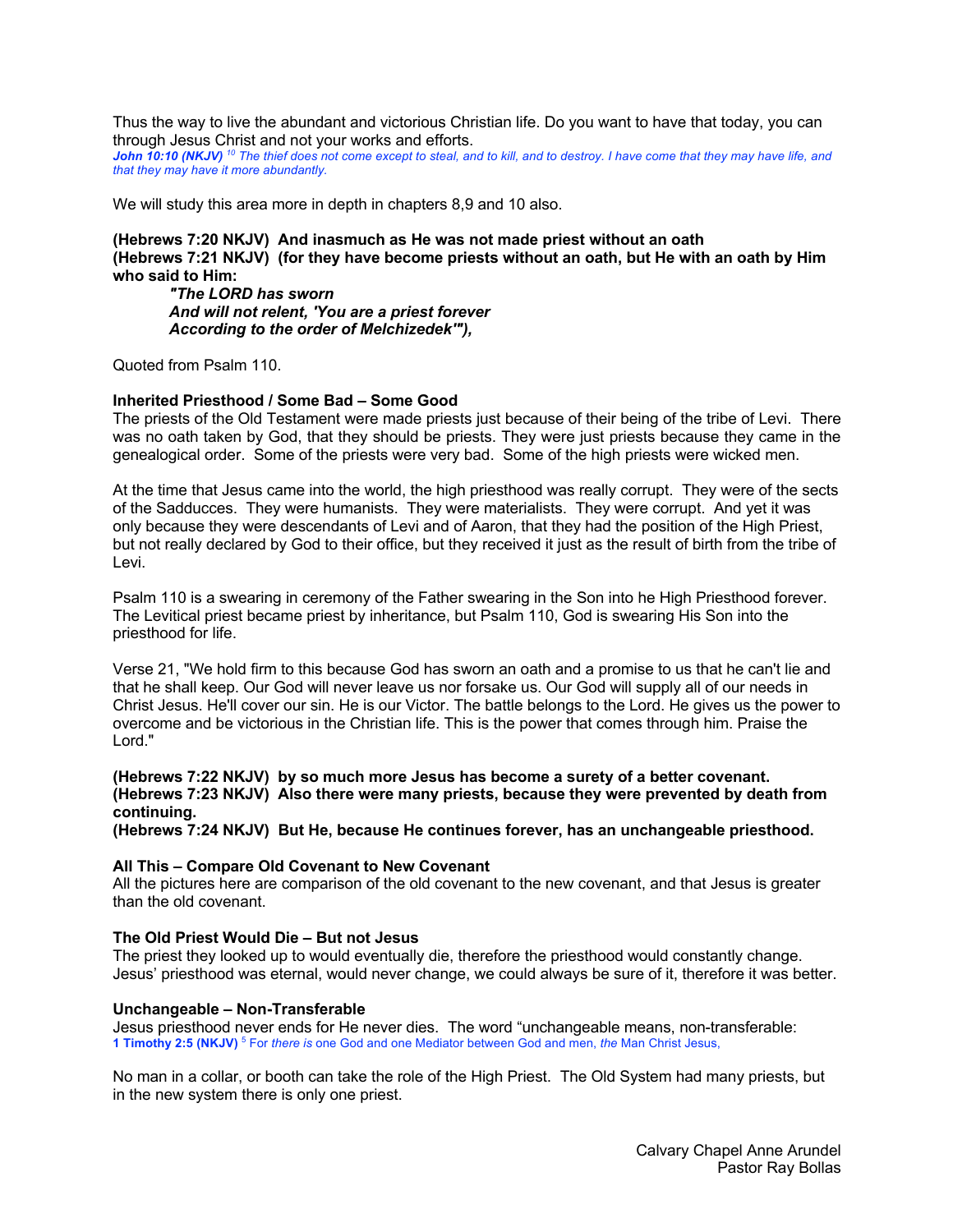# **(Hebrews 7:25 NKJV) Therefore He is also able to save to the uttermost those who come to God through Him, since He always lives to make intercession for them.**

Verse 25, "The priesthood that Jesus is over, the priest would receive the sacrifice and the offering. And then, he would make the offering on behalf of man."

### **Saves to Uttermost / Intercession**

This is why He is able to save to the uttermost, all who come unto God by Him, because He ever lives to make intercession for them. The uttermost, meaning people of nations. No longer is salvation something exclusively for the Jew. But through Jesus Christ, God has thrown the door open wide and invited all men to come in. Whosoever will, let him come and drink of the water of life freely!

- Save to the uttermost means save from the most dire circumstances.
- Save to the uttermost means save from the deepest depths of sin and defilement.
- Save to the uttermost means to be saved for all eternity. It's ultimate. The requirement—all who will come unto God by Him. Jesus said, I am the way, the truth, and the

life. And no man comes to the Father, but by Me!

#### **Sozo – Full Orb of Blessing**

This word here, "save" (Sozo means full orb). It's the full orb of God's blessing. It's not just saved for something future, but it's a full orb and bounty of God's blessing right now here today to live that victorious Christian life. Praise the Lord.

*John 10:10 (NKJV) <sup>10</sup> The thief does not come except to steal, and to kill, and to destroy. I have come that they may have life, and that they may have it more abundantly.* 

#### **(Hebrews 7:26 NKJV) For such a High Priest was fitting for us, who is holy, harmless, undefiled, separate from sinners, and has become higher than the heavens;**

**(Hebrews 7:27 NKJV) who does not need daily, as those high priests, to offer up sacrifices, first for His own sins and then for the people's, for this He did once for all when He offered up Himself.**

### **Jesus was Holy – No Need for Sacrifice**

Now the high priest had to first of all, offer sacrifices for himself before he could offer sacrifices for the people, because he also sinned. So you see that the high priest under the Levitical order, sinned, just like everybody else. And it was necessary that he offer an offering for his own sin. Not so, our great High Priest, Jesus Christ, because He was separate from sinners! He was holy! He was harmless! He need not daily, as those high priests, who offer up the sacrifice for his own sins *and then for the people's: for this he did once, when he offered up himself.* Jesus did not have to daily or annually offer sacrifices. His sacrifice of Himself was once and for all. It was not necessary that He offer a sacrifice for Himself, but once, a sacrifice for all.

#### **Man May Sympathize – and Compromise / Still Need a Greater Priesthood**

Verse 27, "Man can sympathize. This is true, but we still need a greater priesthood because even though man can sympathize, man will compromise. He will, in many ways, judge others to therefore make himself self-righteous or to give an excuse for his failing to make someone else's worse and therefore his lesser. But some men they want to take advantage to benefit from, to make their life something better and easier. Jesus is unmoved by those things. He's secure in himself and he is not in need of anything. He owns the cattle on 1,000 hills. He doesn't need offerings from us. What he wants from us is the releasing of the things that keep us on earth and bind us to this limitation. To release us into the heavenly, to see my God shall supply all of my needs."

*Philippians 4:19 (NKJV) <sup>19</sup> And my God shall supply all your need according to His riches in glory by Christ Jesus.* 

*Psalm 50:10 (NKJV) <sup>10</sup> For every beast of the forest is Mine, And the cattle on a thousand hills.*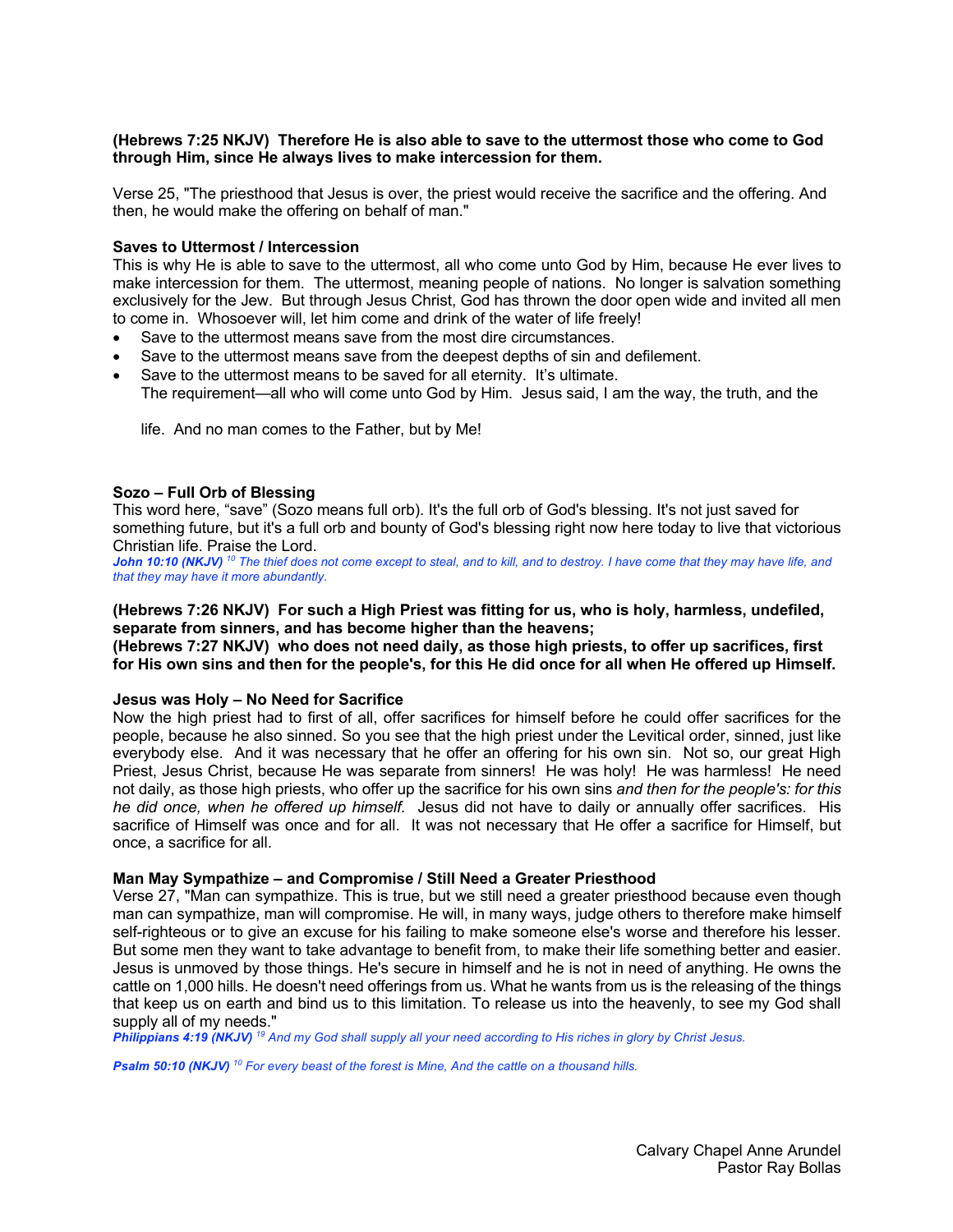# **(Hebrews 7:28 NKJV) For the law appoints as high priests men who have weakness, but the word of the oath, which came after the law, appoints the Son who has been perfected forever.**

So you have a high priest, who has gone into heaven, of which the earthly tabernacle and temple was only the model of the heavenly things, as we will be finding out in the subsequent chapters

Jesus lives to make intercessor for us forever, and it is a done deal. He is alive, Jesus is not some dead historical figure that we read about in an old dusty history book, He is alive, and making intercession for us. There is no charge for no sin that Satan can throw against us, for in all cases Jesus will say "they're mine" bought and paid in full on the Cross. No one can snatch you out of His hand because He is continually on guard looking after you.

Only the Melchizedek priesthood sits and rests not like the Aaron Levitical priesthood that never rested. We can rest in the Melchizedek priesthood for He lives to make intercession for us forever more.

### **After Abraham met Melchizedek**

*(Genesis 15:1 NKJV) After these things the word of the LORD came to Abram in a vision, saying, "Do not be afraid, Abram. I am your shield, your exceedingly great reward."*

That sums up the everlasting priesthood of Jesus Christ which is after the order of Melchizedek!

### **What is Your Need Today**

What is your need today? Is it to be made right with God, then go to your High Priest and He make intercessor for you, He is your sin sacrifice once and for all. Is your life in some type of turmoil, then go to your High Priest and He will bring you into the presence of the Father and he will counsel you. Your High Priest is entitled to the priesthood, He has been sworn in by God Himself, and His priesthood is eternal and unchanging. So what is your need today? Bring it to your High Priest.

# **Communion – The New Covenant:**

*1 Corinthians 11:23–26 (NKJV) <sup>23</sup> For I received from the Lord that which I also delivered to you: that the Lord Jesus on the same night in which He was betrayed took bread; 24 and when He had given thanks, He broke it and said, "Take, eat; this is My body which is broken for you; do this in remembrance of Me." 25 In the same manner He also took the cup after supper, saying, "This cup is the new covenant in My blood. This do, as often as you drink it, in remembrance of Me." 26 For as often as you eat this bread and drink this cup, you proclaim the Lord's death till He comes.* 

Chapter 7 – Christ and His Everlasting Priesthood: According to the Order of Melchizedek

- Jesus Greater than Abraham 7:1-10
	- o Therefore, Our God Shall Supply All Our Needs
- Jesus Greater than the Levitical Priesthood 7:11-17 o Therefore, Our God Shall Cover All Our Sins
- Jesus Greater than the Law 7:18-19
	- o Therefore, Our God Shall Lead Us into Victorious Christian Living
	- Jesus Greater than the Old Covenant 7:20-28
		- o Therefore, Our God Shall Fulfill the New Covenant in Our Lives Perfectly

# **Prayer**

The Word of God is Living and Powerful, and is ready, and will do a mighty work in our lives. *Hebrews 4:12 (NKJV) <sup>12</sup> For the word of God is living and powerful, and sharper than any two-edged sword, piercing even to the division of soul and spirit, and of joints and marrow, and is a discerner of the thoughts and intents of the heart.* 

# **In Every Study**

- Who Is God? (How Great is He?)
- What Does He Think of Me? (How Wonderful Are His Thoughts Towards Me?)
- What Does He Want Me to Do?
- What Can I Boldly Request of Him?